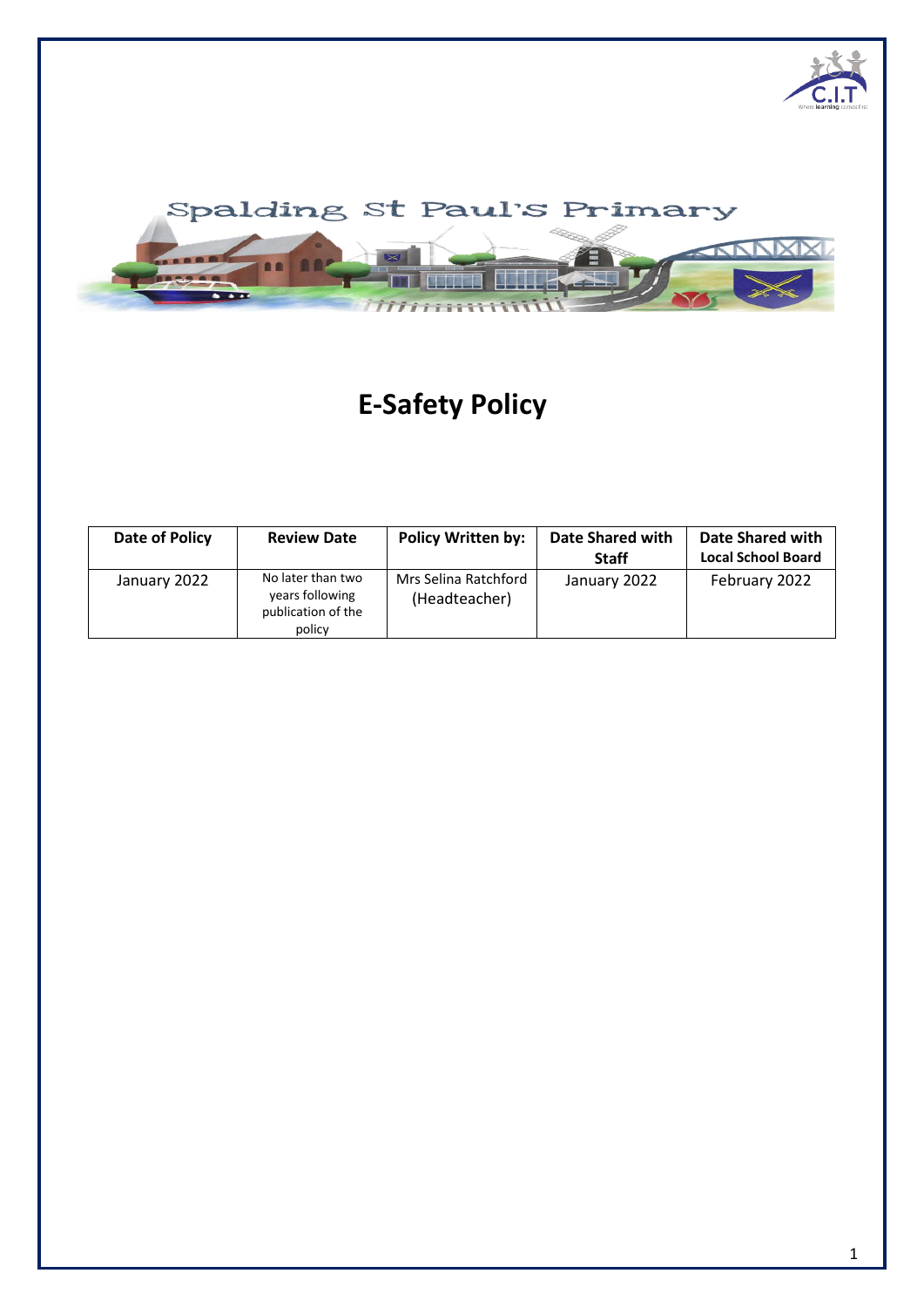*This policy is an umbrella e-safety document and should be read in conjunction with our safeguarding and child protection policies.* 

*In addition, we have:*

- *A Home School Agreement (including a section for parents to sign and discuss with their children).*
- *Behaviour Policy*

## **Background and rationale**

New technologies have become integral to the lives of children and young people in today's society, both within schools and in their lives outside school.

The Internet and other digital and information technologies are powerful tools, which open up new opportunities for everyone. Electronic communication helps teachers and pupils learn from each other. These technologies can stimulate discussion, promote creativity and increase awareness of context to promote effective learning. Children and young people should have an entitlement to safe internet access at all times.

The use of these exciting and innovative tools in school and at home has been shown to raise educational standards and promote pupil achievement. However, the use of these new technologies can put young people at risk within and outside the school.

Some of the dangers they may face include:

- Access to illegal, harmful or inappropriate images or other content.
- Unauthorised access to/loss of/sharing of personal information.
- The risk of being subject to grooming by those with whom they make contact on the internet.
- The sharing/distribution of personal images without an individual's consent or knowledge.
- Inappropriate communication/contact with others, including strangers.
- Cyber-bullying.
- Access to unsuitable video/internet games.
- An inability to evaluate the quality, accuracy and relevance of information on the internet.
- Plagiarism and copyright infringement.
- Illegal downloading of music or video files.
- The potential for excessive use which may impact on the social and emotional development and learning of the young person.

As with all other risks, it is impossible to eliminate those risks completely. It is therefore essential, through good educational provision to build pupils' resilience to the risks to which they may be exposed, so that they have the confidence and skills to face and deal with these risks.

#### **Scope of this policy**

This policy applies to all members of the Spalding St Paul's community (including staff, pupils, parents/carers, visitors, volunteers and community users) who have access to and are users of the school ICT systems, both in and out of school.

The school will deal with such incidents within this policy and associated behaviour and antibullying policies and will, where known, inform parents/carers of incidents and inappropriate behaviour that take place out of school.

#### **Ethos**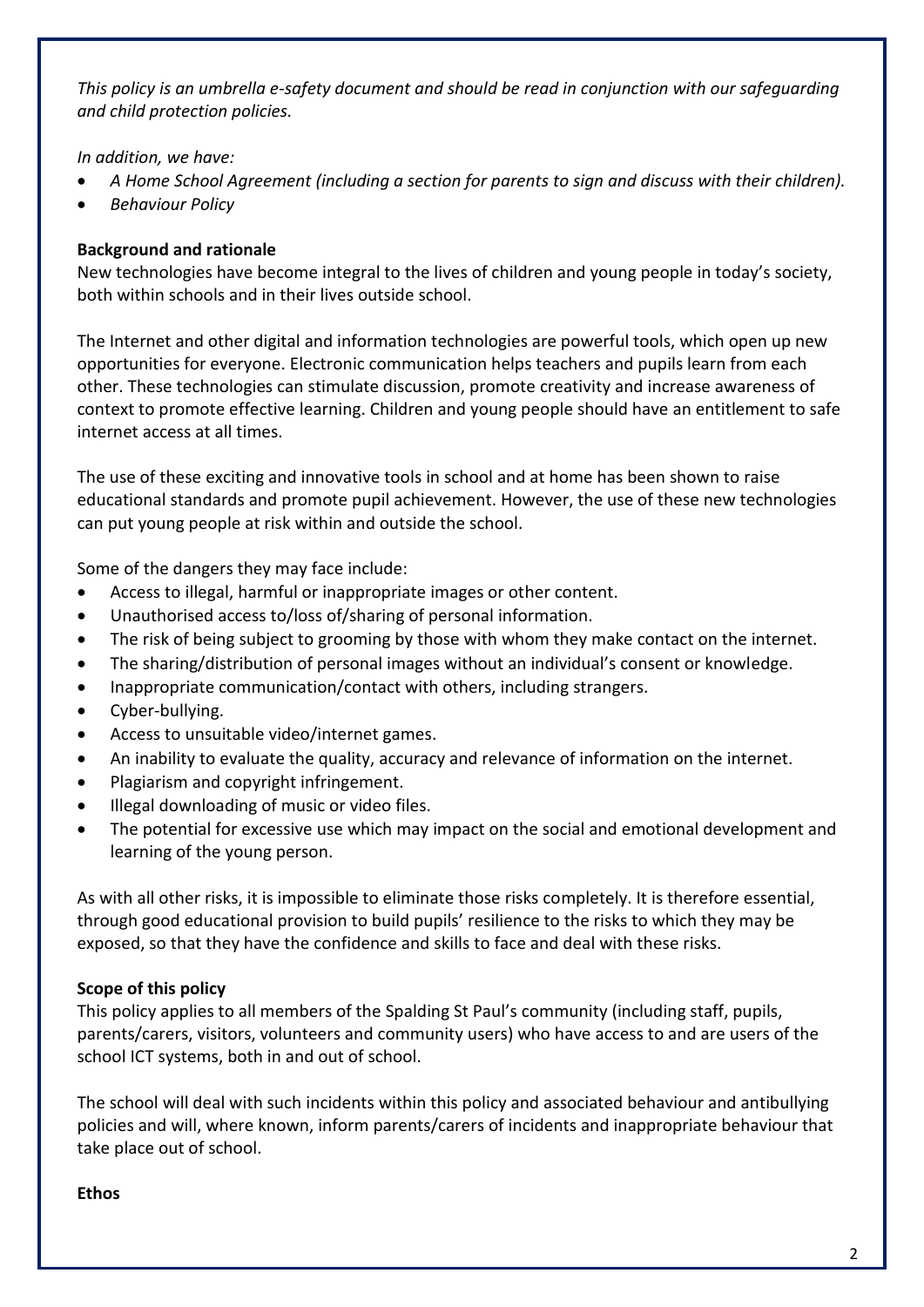It is the duty of the school to ensure that every child and young person in its care is safe. The same 'staying safe' outcomes and principles outlined in the Every Child Matters agenda apply equally to the 'virtual' or digital world. 'The Keeping Children Safe in Education' document sets out the legal duties that must be followed to safeguard and promote the welfare of children and young people under the age of 18 in schools and refers to online safety. This expectation also applies to any voluntary, statutory and community organisations that make use of the school's ICT facilities and digital technologies.

Safeguarding and promoting the welfare of pupils is embedded into the culture of the school and its everyday practice and procedures. All staff have a responsibility to support e-safety practices in school and all pupils need to understand their responsibilities in the event of deliberate attempts to breach esafety protocols.

E-safety is a partnership concern and is not limited to school premises, school equipment or the school day. The Education and Inspections Act 2006 empowers Headteachers to such extent as is reasonable, to regulate the behaviour of students/pupils when they are off the school site and empowers members of staff to impose disciplinary penalties for inappropriate behaviour. This means that we will intervene in incidents that also occur outside of school if bought to our attention. Bullying, harassment or abuse of any kind via digital technologies or mobile phones will not be tolerated and complaints of cyber bullying will be dealt with in accordance with the school's Anti-Bullying and Code of Conduct Policy.

Complaints related to child protection will be dealt with in accordance with the school's Safeguarding Policy.

# **Roles and Responsibilities**

The Headteacher will ensure that:

- All staff should be included in E-Safety training. Staff must also understand that misuse of the internet may lead to disciplinary action and possible dismissal.
- A Designated Member of Staff for E-Safety is identified and receives appropriate on-going training, support and supervision and works closely with the Designated Person for Safeguarding.
- All temporary staff and volunteers are made aware of the school's E-Safety Policy and arrangements.
- A commitment to E-Safety is an integral part of the safer recruitment and selection process of staff and volunteers. The Governing Body of the school will ensure that:
- There is a senior member of the school's leadership team who is designated to take the lead on esafety within the school.
- Procedures are in place for dealing with breaches of e-safety and security and are in line with Local Authority procedures.
- All staff and volunteers have access to appropriate computing and e-safety training.

The designated member of staff for E-Safety will:

- Act as the first point of contact with regards to breaches in e-safety and security.
- Liaise with the Designated Person for Safeguarding as appropriate.
- Ensure that ICT security is maintained.
- Attend appropriate training.
- Provide support and training for staff and volunteers on e-safety.
- Ensure that all staff and volunteers have received and signed a copy of the school's Acceptable Usage Agreement.
- Ensure that all staff and volunteers understand and aware of the school's e-safety Policy.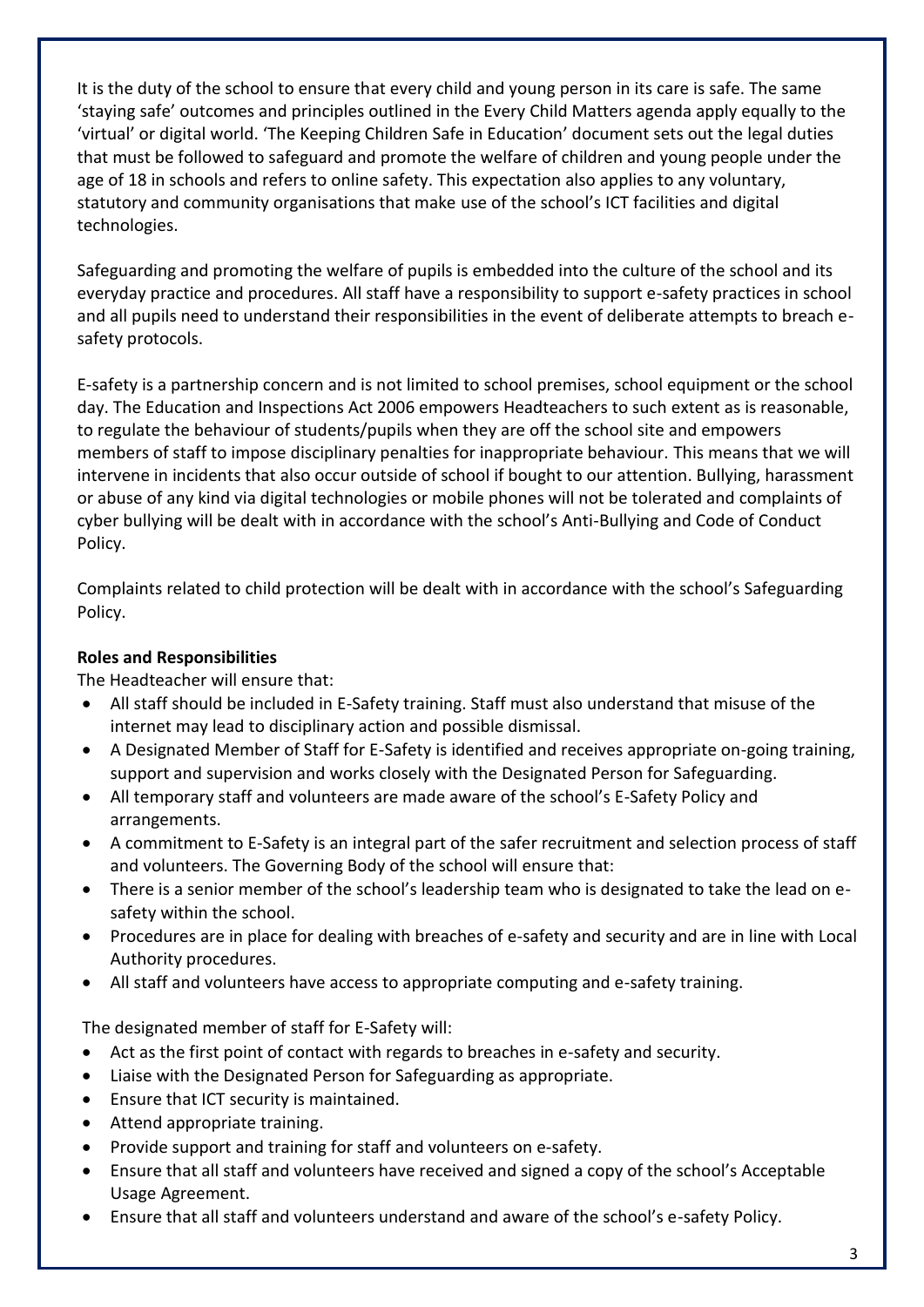- Ensure that the school's ICT systems are regularly reviewed with regard to security.
- Ensure that the virus protection is regularly reviewed and updated.
- Regularly check files on the school's network and report any concerns to the designated person.

## **Education: Pupils**

Whilst regulation and technical solutions are very important, we recognise at Spalding St Paul's Primary School that their use must be balanced by educating pupils to take a responsible approach. Children should build their resilience to online issues through progressive and appropriate education. This is delivered through a planned and progressive e-safety programme and is an essential part of the school's computing and PHSE provision.

Online safety is a focus in all areas of the curriculum and staff reinforce online safety messages across the curriculum.

The online safety curriculum will be provided in the following ways:

- Age appropriate e-safety is taught at the beginning of every Computing lesson.
- Age appropriate e-safety is taught through PHSE lessons.
- Lessons promote e-safety through strands of teaching pupils how to:
	- Think before you share (be internet Sharp): *Children are taught that good (and bad) news travels fast online, and children can sometimes find themselves in tricky situations with lasting consequences. Children are taught what they can do to prevent this and share smartly with those they know – and those they don't.*
	- Check it's for real (be internet Alert): *Children learn that people and situations online aren't always what they seem. Children learn how to tell the difference between what's real and what's not.*
	- Protect your stuff (be internet secure): *Children learn that personal privacy and security are as important online as they are in the real world. They explore the concept of ownership of online content and look at how to keep valuable information safe to help them avoid damaging their devices, reputations and relationships as well as addressing potential consequences of illegal access, download and distribution.*
	- When in doubt discuss (be internet Brave): *Children learn that when they come across something they're not sure about online, they should feel comfortable talking to a trusted adult. Adults can support this by showing they're open to talking, even about difficult or embarrassing things at home and in the classroom. Children also explores the impact that technology has on health, wellbeing and lifestyle e.g. mood, sleep, body health and relationships. Children also explore understanding negative behaviours and issues amplified and sustained by online technologies and the strategies for dealing with them.*
	- Respect each other (be internet kind): *Children investigate how the internet amplifies everything: good things seem more exciting, bad things seem much worse and can hurt – a lot. We teacher children a great rule to live by online, as well as off, is 'treat others as you would like to be treated yourself'. Children are taught that they can have a positive impact on others and stop bullying in its tracks by refusing to join in.*
	- Respect yourself (be internet aware): *Children explore the concept of reputation and how others may use online information to make judgements. Children are offer opportunities to develop strategies to manage personal digital content effectively and capitalise on technology's capacity to create effective positive profiles. It also helps children explores the differences between online and offline identity beginning with self-awareness, shaping online identities and media influence in propagating stereotypes. It identifies effective routes for*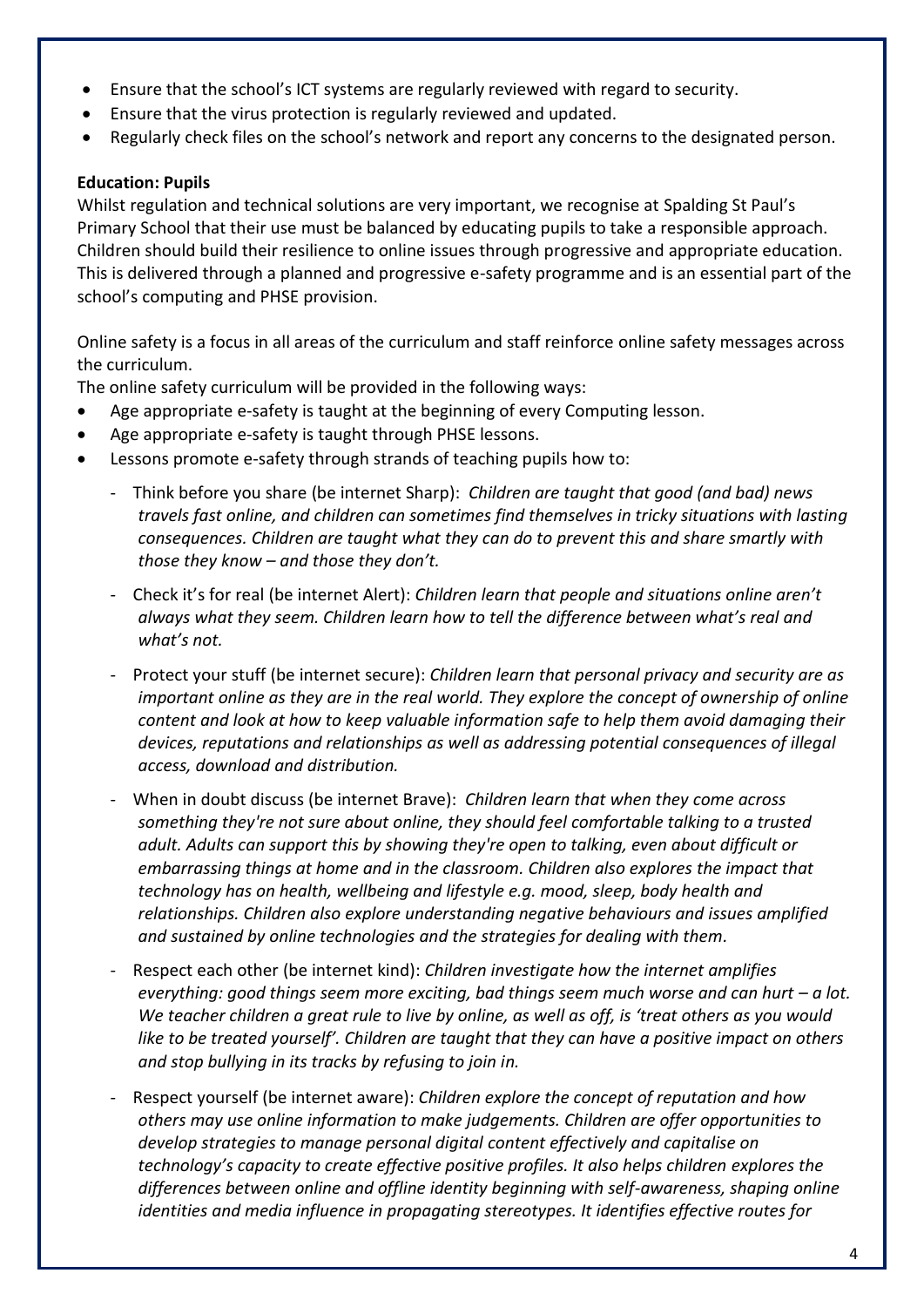*reporting and support and explores the impact of online technologies on self-image and behaviour.*

## **How will internet use enhance learning?**

The school internet access will be designed expressly for pupil use and will include filtering appropriate to the age of the pupils. Pupils will be taught what is acceptable and what is not acceptable and given clear objectives for internet use. They will be educated in the effective use of the internet in research, including the skills of knowledge location and retrieval.

# **How will filtering be managed?**

The school will be responsible for ensuring that the school network is as safe and secure as is reasonably possible and that policies and procedures approved within this policy are implemented.

- School technical systems will be managed in ways that ensure that the school meets recommended technical requirements.
- There will be regular reviews and audits of the safety and security of school ICT systems.
- Servers, wireless systems and cabling must be securely located and physical access restricted.
- All users will have clearly defined access rights to ICT systems.
- All users will be provided with a username and password in KS2.

The school has a robust filtering system in place which is implemented and managed by Ark IT Solutions. Systems to protect pupils are regularly reviewed and improved.

#### **How will pupils learn to evaluate internet content?**

If staff or pupils discover unsuitable sites, the URL (address) and content must be reported to the appropriate support staff of Ark IT Solutions via Computing coordinator.

We will ensure that the use of the internet derived materials by staff and pupils complies with copyright law. Pupils will be taught to acknowledge the source of information and to respect copyright when using internet material in their own work.

Pupils should be taught to be critically aware of the materials they read and shown how to validate information before accepting its accuracy. Pupils will need to learn how to evaluate internet information and to take care of their own safety and security.

Training should be available to staff in the evaluation of web materials and methods of developing student's critical attitudes.

# **Introducing the policy to pupils**

Rules for Internet access will be posted in all rooms where computers are used.

Responsible internet use, covering both school and home use, will be included in the PSHE and Computing curriculum.

Pupils will be instructed in responsible and safe use before being allowed access to the internet and will be reminded of the rules and risks before any lesson using the internet.

Pupils will be informed that internet use will be closely monitored and that misuse will be dealt with appropriately.